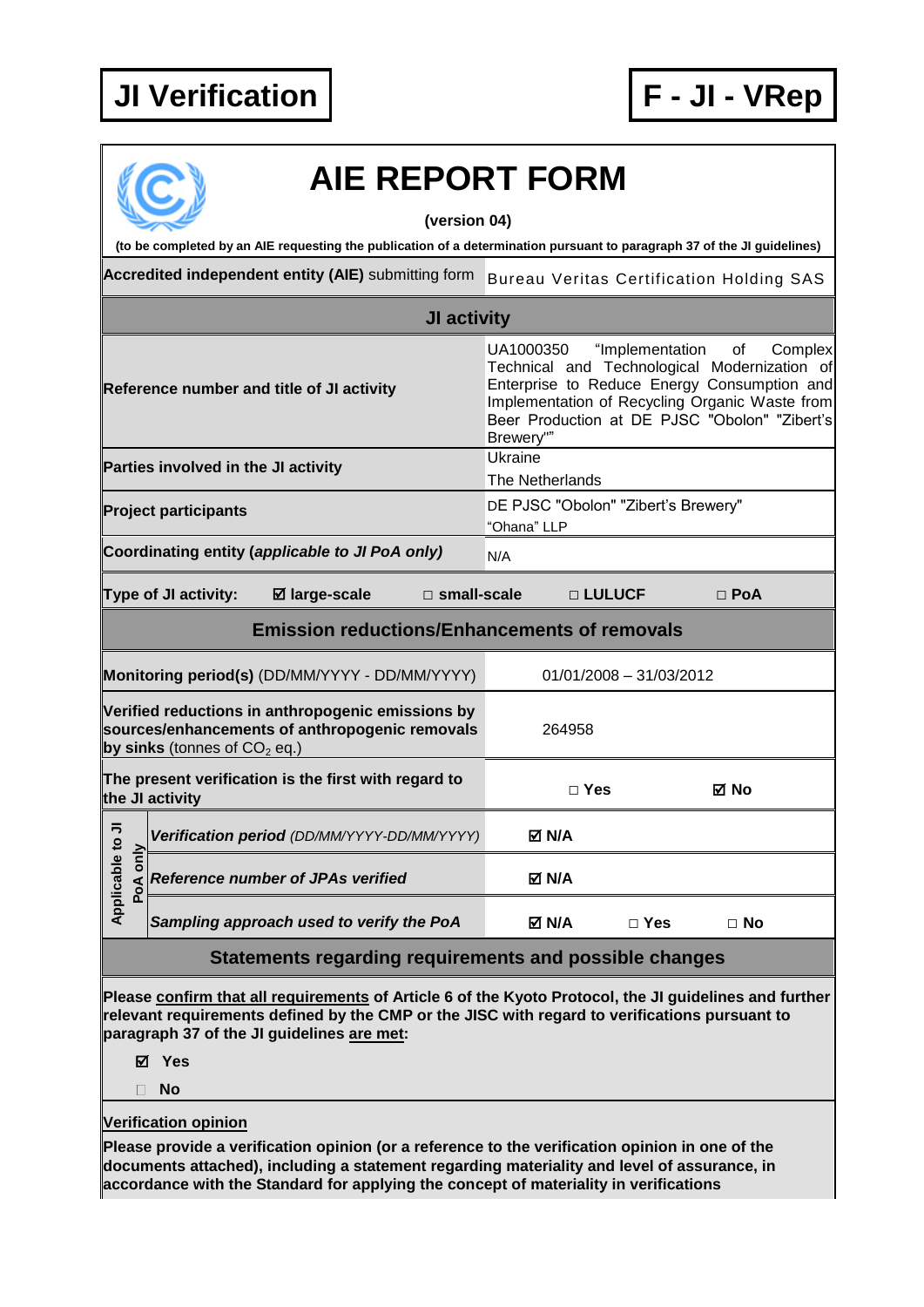The verification opinion is provided in the attached Verification Report №UKRAINEver/0341/2011 version 02 dated 10/07/2012.

| The project design was revised in the current<br>monitoring period, after the determination has<br>been deemed final                                                                                                                                                           | ⊠ No<br>$\Box$ Yes                 |              |             |  |
|--------------------------------------------------------------------------------------------------------------------------------------------------------------------------------------------------------------------------------------------------------------------------------|------------------------------------|--------------|-------------|--|
| If yes, please list all revisions to the project design<br>and express a determination opinion (or provide a<br>reference to an attached document containing the<br>required information)                                                                                      | M N/A                              |              |             |  |
| If project design was revised in the current<br>monitoring period, please confirm that conditions<br>defined in JI guidelines (paragraph 33) are still met                                                                                                                     | M N/A<br>$\sqcap$ Yes<br>$\Box$ No |              |             |  |
| If project design was revised in the current<br>monitoring period, please confirm that the changes<br>do not alter the original determination opinion                                                                                                                          | <b>⊠ N/A</b>                       | $\Box$ Yes   | $\Box$ No   |  |
| If project design was revised in the current<br>monitoring period, please confirm that:                                                                                                                                                                                        |                                    |              |             |  |
| (a) Physical location of the project has not changed                                                                                                                                                                                                                           | M N/A                              | □ Yes        | $\Box$ No   |  |
| (b) If emission sources have changed, they are<br>reflected in an updated monitoring plan                                                                                                                                                                                      | M N/A⊡                             | $\Box$ Yes   | □ No        |  |
| (c) Baseline scenario has not changed                                                                                                                                                                                                                                          | M N/A                              | $\sqcap$ Yes | $\sqcap$ No |  |
| (d) Changes are consistent with JI specific approach<br>or CDM methodology upon which the<br>determination was prepared for the project                                                                                                                                        | M N/A⊡                             | $\Box$ Yes   | $\Box$ No   |  |
| The monitoring plan was revised in the current<br>monitoring period                                                                                                                                                                                                            | $\Box$ Yes<br>⊠ No                 |              |             |  |
| If yes, please specify for which technologies and measures<br>under each type of JPA the monitoring plan was revised<br>(applicable to JI PoA only)                                                                                                                            |                                    |              |             |  |
| The current revisions to the monitoring plan<br>improve the accuracy and/or applicability of<br>information collected, compared to the original<br>monitoring plan without changing conformity with<br>the relevant rules and regulations for establishing<br>monitoring plans | <b>⊠ N/A</b>                       | $\Box$ Yes   | $\Box$ No   |  |
| List of documents attached to the verification report form                                                                                                                                                                                                                     |                                    |              |             |  |
| Please attach relevant documents used in the verification process and mark below accordingly                                                                                                                                                                                   |                                    |              |             |  |